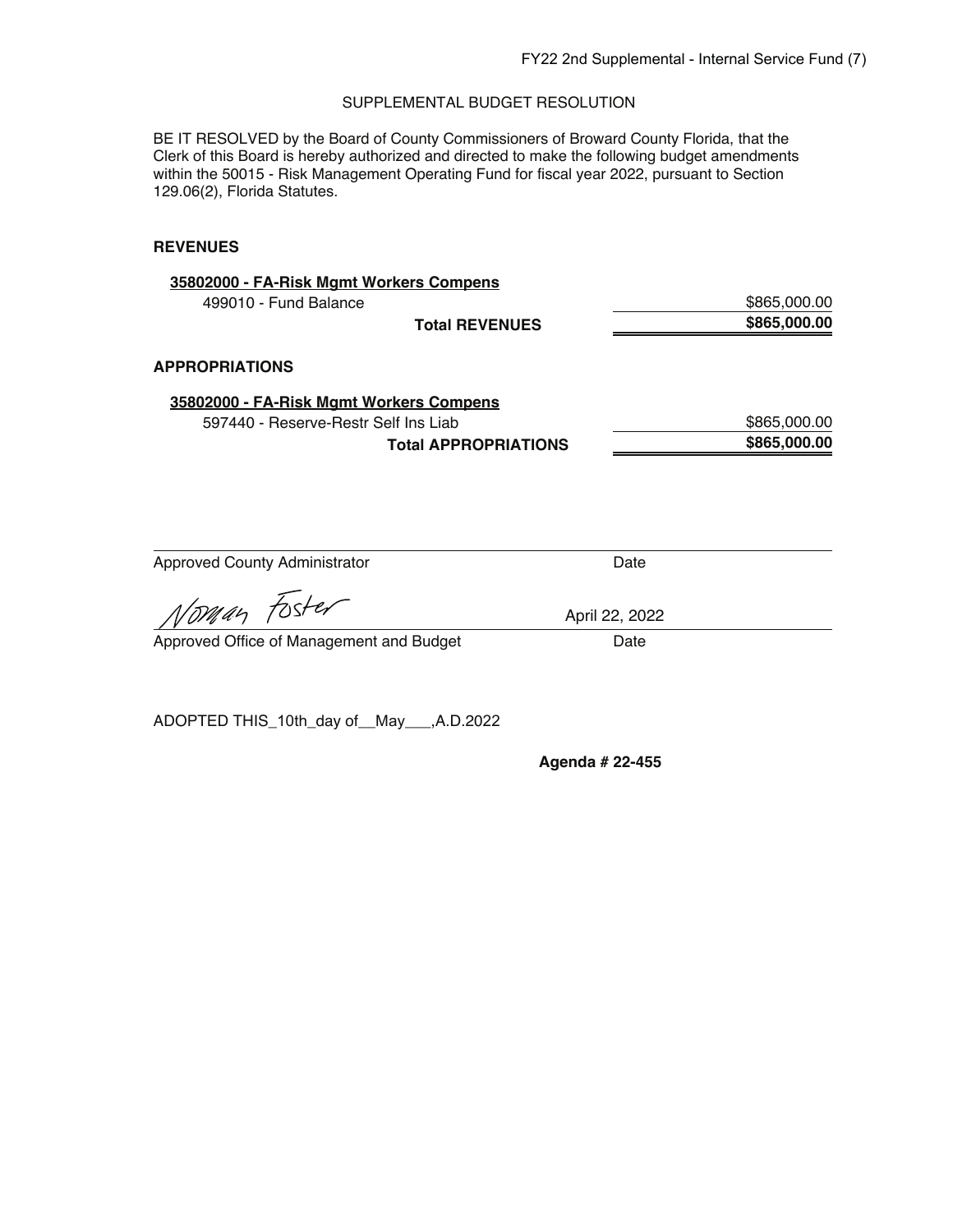BE IT RESOLVED by the Board of County Commissioners of Broward County Florida, that the Clerk of this Board is hereby authorized and directed to make the following budget amendments within the 50020 - BSO Self Insurance for fiscal year 2022, pursuant to Section 129.06(2), Florida Statutes.

## **REVENUES**

| \$1,177,000.00 |
|----------------|
| \$1,177,000.00 |
|                |
|                |
| \$1,177,000.00 |
| \$1,177,000.00 |
|                |

| <b>Approved County Administrator</b>     | Date           |  |
|------------------------------------------|----------------|--|
| Noman Foster                             | April 22, 2022 |  |
| Approved Office of Management and Budget | Date           |  |

ADOPTED THIS\_10th\_day of\_\_May\_\_\_,A.D.2022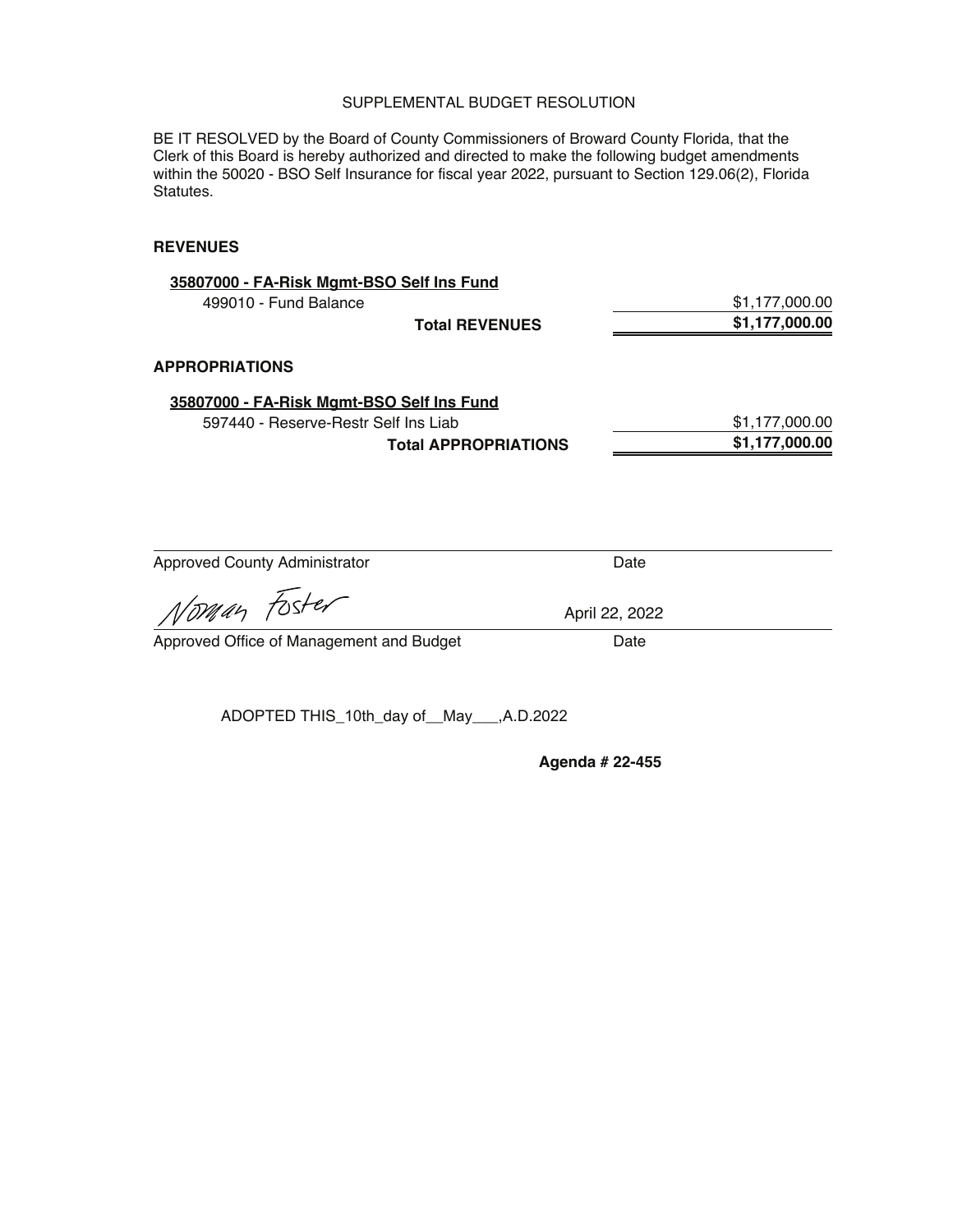BE IT RESOLVED by the Board of County Commissioners of Broward County Florida, that the Clerk of this Board is hereby authorized and directed to make the following budget amendments within the 50025 - Human Resources - Employee Benefits Fund for fiscal year 2022, pursuant to Section 129.06(2), Florida Statutes.

## **REVENUES**

| 35653000 - FA-HR-Employee Benefits      |                             |      |                |
|-----------------------------------------|-----------------------------|------|----------------|
| 499010 - Fund Balance                   |                             |      | \$4,596,000.00 |
|                                         | <b>Total REVENUES</b>       |      | \$4,596,000.00 |
| <b>APPROPRIATIONS</b>                   |                             |      |                |
| 35653000 - FA-HR-Employee Benefits      |                             |      |                |
| 512PRO - Professional Services - Budget |                             |      | \$4,596,000.00 |
|                                         | <b>Total APPROPRIATIONS</b> |      | \$4,596,000.00 |
|                                         |                             |      |                |
|                                         |                             |      |                |
|                                         |                             |      |                |
| <b>Approved County Administrator</b>    |                             | Date |                |

Noman Foster

Approved Office of Management and Budget Date

ADOPTED THIS\_10th\_day of\_\_May\_\_\_,A.D.2022

**Agenda # 22-455** 

April 22, 2022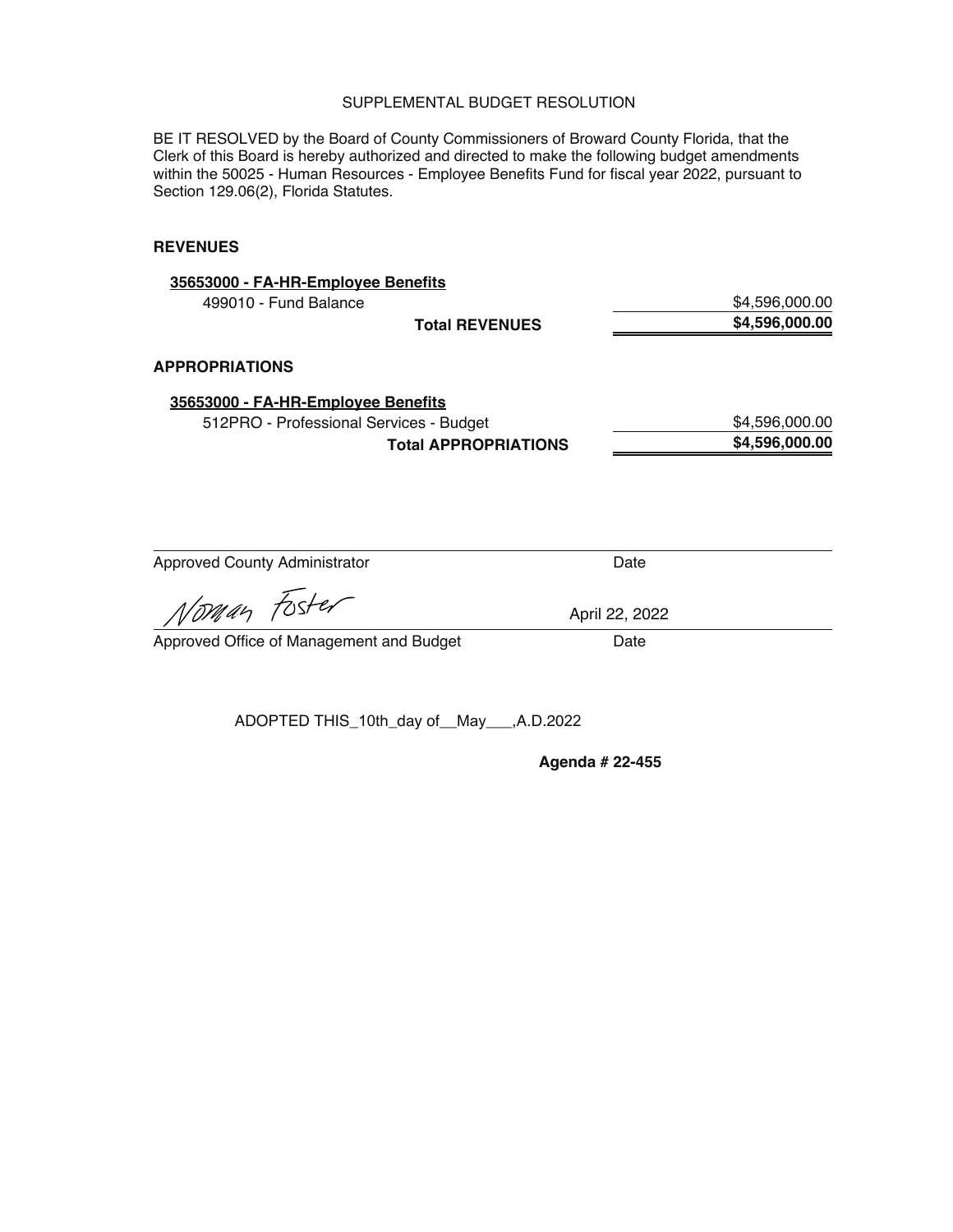BE IT RESOLVED by the Board of County Commissioners of Broward County Florida, that the Clerk of this Board is hereby authorized and directed to make the following budget amendments within the 50030 - BSO Workers Compensation for fiscal year 2022, pursuant to Section 129.06(2), Florida Statutes.

# **REVENUES**

| 35808000 - FA-Risk Mgmt-BSO-Worker Comp |               |
|-----------------------------------------|---------------|
| 499010 - Fund Balance                   | (\$37,000.00) |
| <b>Total REVENUES</b>                   | (\$37,000.00) |
| <b>APPROPRIATIONS</b>                   |               |
| 35808000 - FA-Risk Mgmt-BSO-Worker Comp |               |
| 597310 - Reserve-Worker'S Comp          | (\$37,000.00) |
| <b>Total APPROPRIATIONS</b>             | (\$37,000.00) |
|                                         |               |

| <b>Approved County Administrator</b> | Date |
|--------------------------------------|------|
|--------------------------------------|------|

April 22, 2022

..<br>Noman Foste,

Approved Office of Management and Budget Date

ADOPTED THIS\_10th\_day of\_\_May\_\_\_,A.D.2022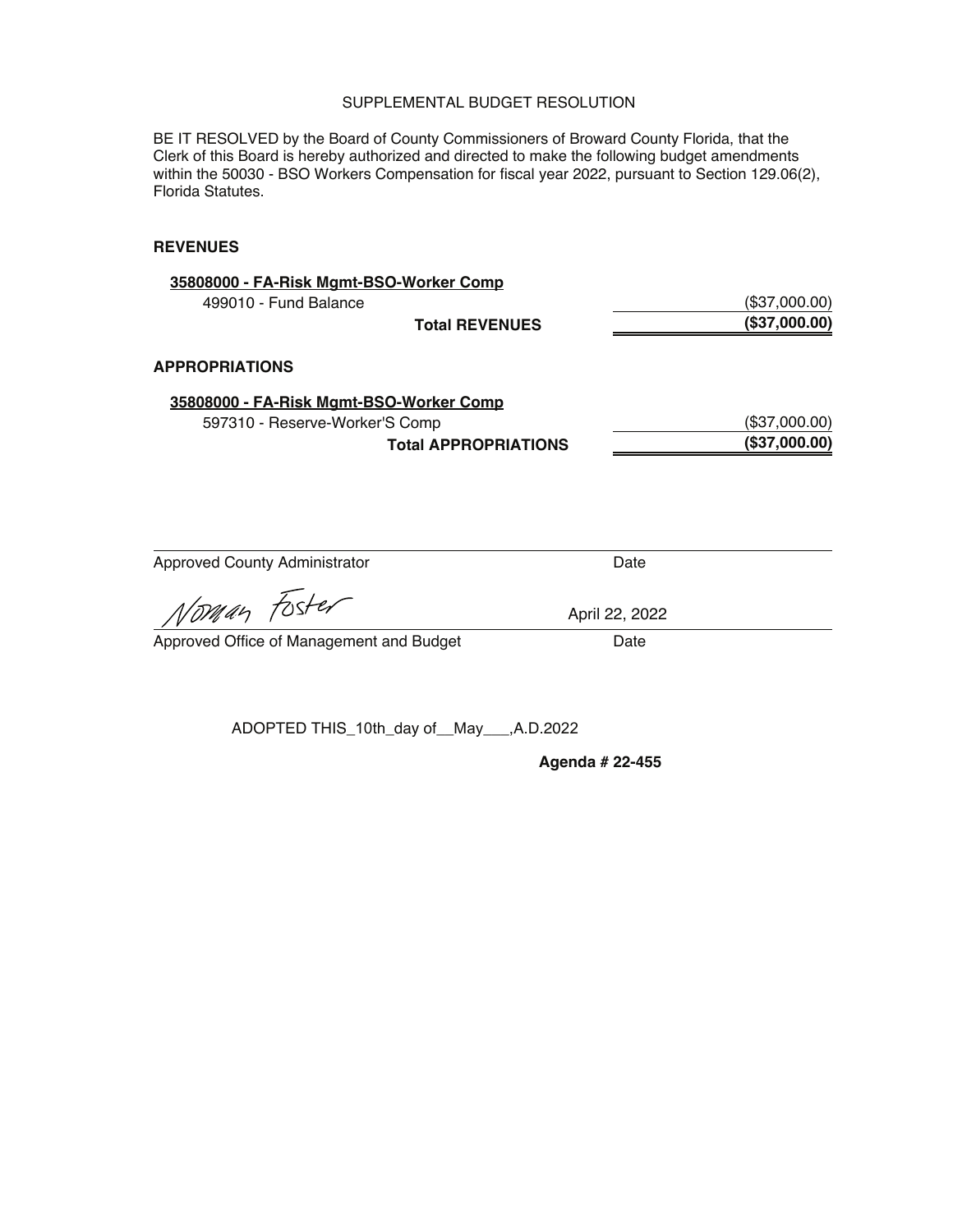BE IT RESOLVED by the Board of County Commissioners of Broward County Florida, that the Clerk of this Board is hereby authorized and directed to make the following budget amendments within the 50035 - Risk Management-Owner Control for fiscal year 2022, pursuant to Section 129.06(2), Florida Statutes.

# **REVENUES**

| \$649,000.00 |
|--------------|
| \$649,000.00 |
|              |
|              |
| \$649,000.00 |
| \$649,000.00 |
|              |
|              |
|              |
|              |

Approved County Administrator **Date** Date

Voman Foster

Approved Office of Management and Budget Date

ADOPTED THIS\_10th\_day of\_\_May\_\_\_,A.D.2022

**Agenda # 22-455** 

April 22, 2022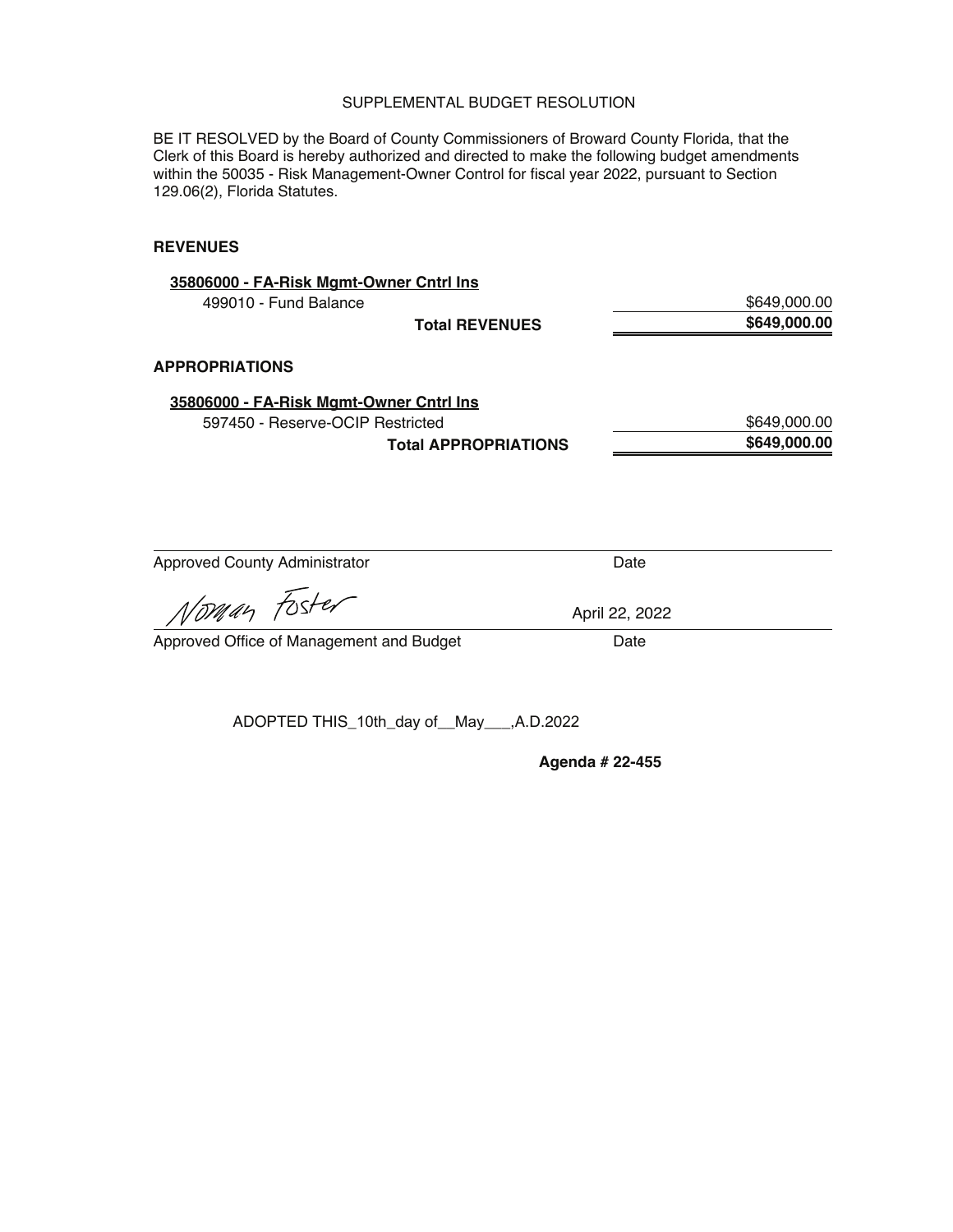BE IT RESOLVED by the Board of County Commissioners of Broward County Florida, that the Clerk of this Board is hereby authorized and directed to make the following budget amendments within the 50100 - Fleet Services for fiscal year 2022, pursuant to Section 129.06(2), Florida Statutes.

#### **REVENUES**

| 50201020 - FS-Vehicle Mgmt-Fleet Service                                          |                |
|-----------------------------------------------------------------------------------|----------------|
| 499010 - Fund Balance                                                             | \$632,000.00   |
| 50202020 - FS-Inventory Contrl-Fleet Svcs                                         |                |
| 421710 - Fleet Sycs- Fuel Iny Costs                                               | \$1,500,000.00 |
| <b>Total REVENUES</b>                                                             | \$2,132,000.00 |
| <b>APPROPRIATIONS</b>                                                             |                |
| 50201020 - FS-Vehicle Mgmt-Fleet Service<br>511010 - Fleet Svcs-Motor Pool Chrgbk | \$100,000.00   |
| 560220 - Building improvements                                                    | \$173,829.00   |
| 560310 - Machinery-Equip GT \$1,000                                               | \$63,362.00    |
| 597090 - Reserve for Future Capital Outlay                                        | \$294,809.00   |
| 50202030 - FS-Inventory Contrl-Egmt Mgmt                                          |                |
| 555330 - Fuel-Gasoline                                                            | \$1,500,000.00 |
| <b>Total APPROPRIATIONS</b>                                                       | \$2,132,000.00 |

Approved County Administrator **Date** Date

Noman Foster

April 22, 2022

Approved Office of Management and Budget Date

ADOPTED THIS\_10th\_day of\_\_May\_\_\_,A.D.2022